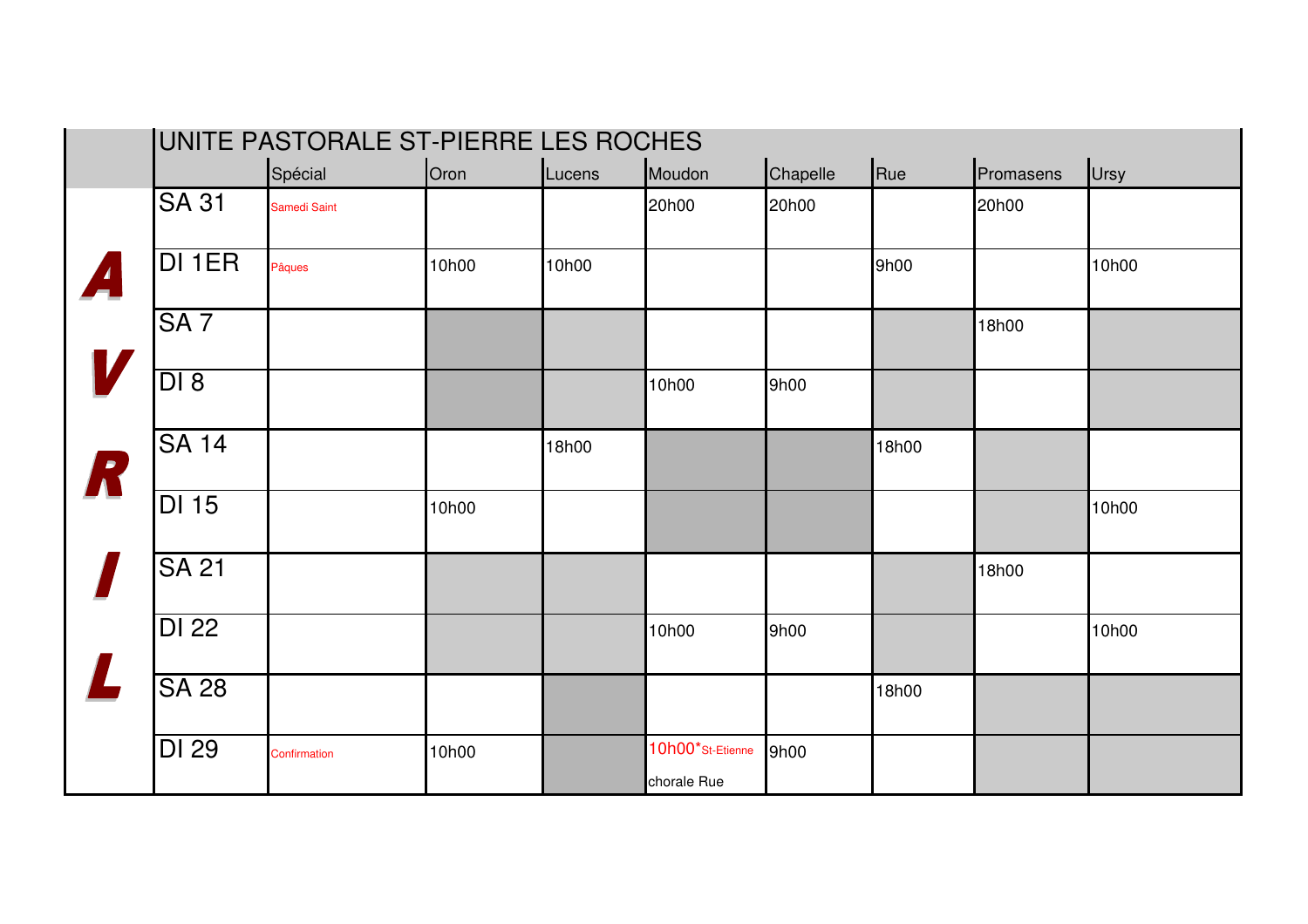| UNITE PASTORALE ST-PIERRE LES ROCHES |                           |        |        |        |          |      |           |             |
|--------------------------------------|---------------------------|--------|--------|--------|----------|------|-----------|-------------|
|                                      | Spécial                   | Oron   | Lucens | Moudon | Chapelle | Rue  | Promasens | <b>Ursy</b> |
| SA <sub>5</sub>                      |                           |        | 18h00  |        |          |      |           | 18h00       |
| DI6                                  | Confirmation              | 10h00* |        |        |          | 9h00 |           |             |
| $JE$ 10                              | Ascension, lère Comm.     |        |        | 10h00  |          |      |           | 9h30*       |
| <b>SA 12</b>                         | <b>ND Fatima</b>          |        |        | 19h00* | 18h00    |      |           |             |
| <b>DI 13</b>                         | 1ère comm.                |        |        | 10h00  |          |      | 9h30*     |             |
| <b>SA 19</b>                         |                           |        | 18h00  |        |          |      |           |             |
| <b>DI 20</b>                         | Confirmation<br>Pentecôte | 10h00  |        |        |          |      | 9h30*     |             |
| $S\overline{A}$ 26                   | 1ère communion            |        | 17h00* |        | 18h00    |      |           |             |
| <b>DI 27</b>                         | 1ère communion            |        |        | 10h00* |          | 9h00 | 10h00     |             |
| <b>JE 31</b>                         | Fête-Dieu                 |        |        |        | 9h30     |      |           | 9h30        |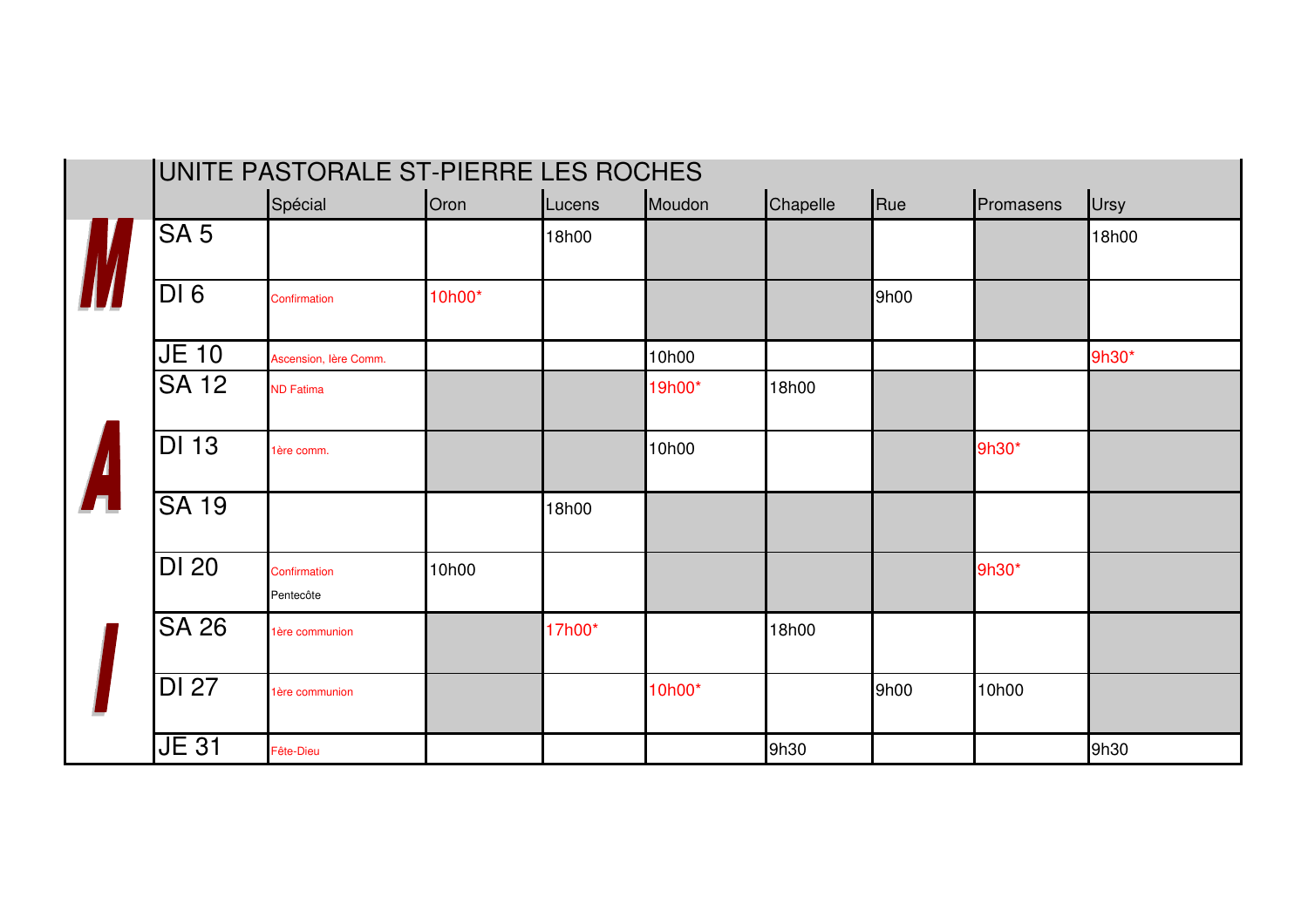| UNITE PASTORALE ST-PIERRE LES ROCHES |                    |        |        |        |          |       |           |        |
|--------------------------------------|--------------------|--------|--------|--------|----------|-------|-----------|--------|
|                                      | Spécial            | Oron   | Lucens | Moudon | Chapelle | Rue   | Promasens | Ursy   |
| SA <sub>2</sub>                      |                    |        | 18h00  |        |          | 18h00 |           |        |
| $\overline{DI3}$                     | 1ère communion     | 10h00* |        | 10h00* |          |       |           | 10h00  |
| SA <sub>9</sub>                      |                    |        |        |        |          |       | 18h00     |        |
| <b>DI 10</b>                         | Clôture caté       | 10h00* |        | 10h00  | 9h00     |       |           |        |
| <b>SA 16</b>                         |                    |        | 18h00  |        |          | 18h00 |           |        |
| <b>DI 17</b>                         | Clôture caté       | 10h00  |        |        |          |       |           | 10h00* |
| <b>SA 23</b>                         |                    |        |        |        |          |       | 18h00     |        |
| DI 24                                | Clôture caté       |        |        | 10h00* | 9h00     |       |           | 10h00  |
| <b>SA 30</b>                         |                    |        | 18h00  |        |          |       |           |        |
| DI 1er                               | <b>Patronale</b>   | 10h00  |        |        |          |       | 10h00*    | 10h00* |
|                                      | Messe terrain foot |        |        |        |          |       |           |        |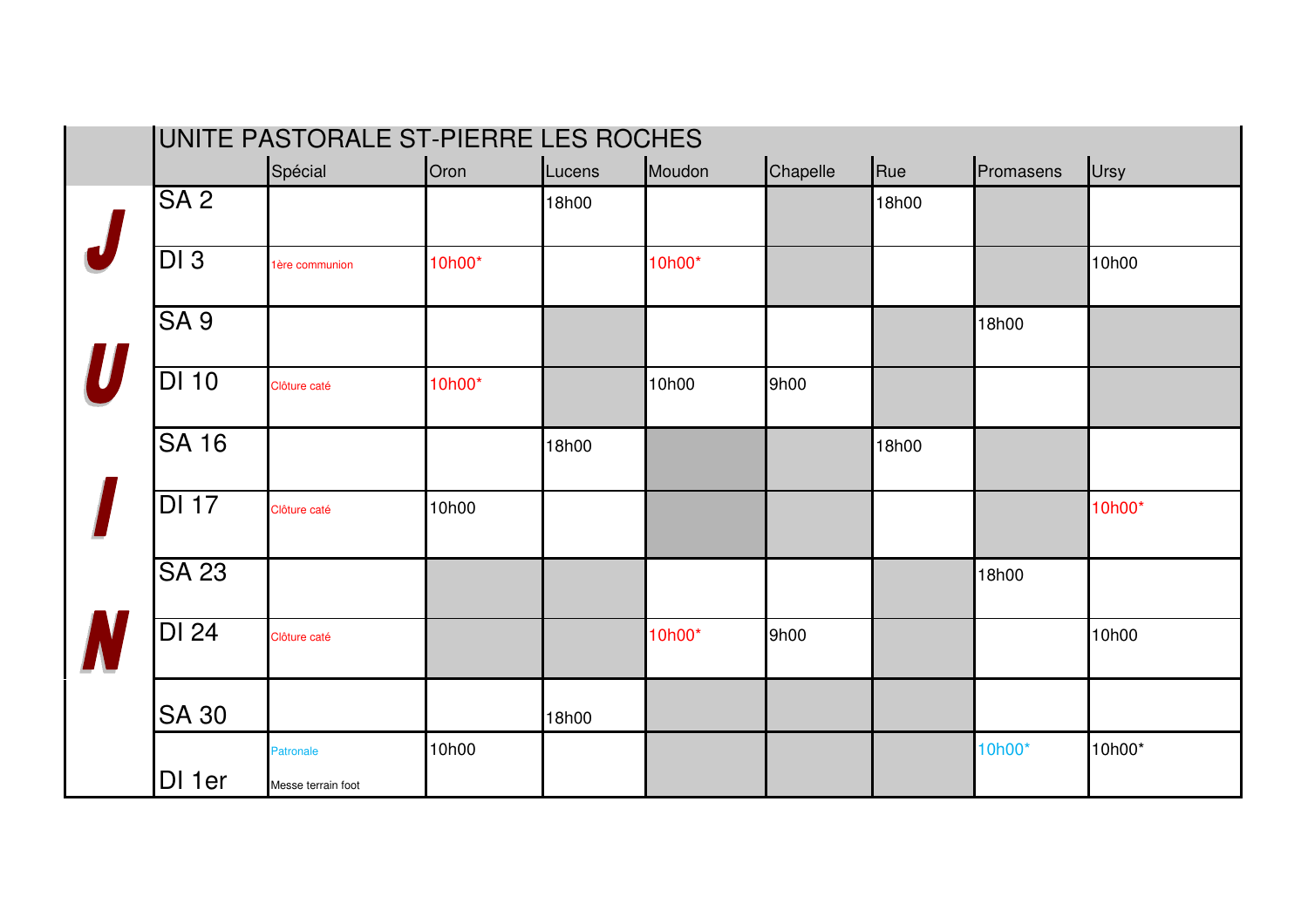|                  | UNITE PASTORALE ST-PIERRE LES ROCHES |                                 |       |               |        |          |      |           |          |  |
|------------------|--------------------------------------|---------------------------------|-------|---------------|--------|----------|------|-----------|----------|--|
|                  |                                      | Spécial                         | Oron  | Lucens        | Moudon | Chapelle | Rue  | Promasens | Ursy     |  |
| $\boldsymbol{J}$ | <b>SA 30</b>                         |                                 |       | 18h00         |        |          |      |           |          |  |
|                  | DI 1er                               | Patronale<br>Messe terrain foot | 10h00 |               |        |          |      | 10h00* P  | 10h00* T |  |
| $\boldsymbol{U}$ | SA <sub>7</sub>                      |                                 |       |               |        | 18h00    |      |           |          |  |
|                  | DI 8                                 |                                 |       | 10h portugais | 10h00  |          |      | 10h00     |          |  |
|                  | <b>SA 14</b>                         |                                 |       | 18h00         |        |          |      |           | 18h00    |  |
|                  | <b>DI 15</b>                         |                                 | 10h00 |               |        |          | 9h00 |           |          |  |
| $\mathbf{Z}$     | <b>SA 21</b>                         |                                 |       |               |        | 18h00    |      |           | 18h00    |  |
|                  | <b>DI 22</b>                         |                                 |       |               | 10h00  |          |      | 10h00     |          |  |
| E                | <b>SA 28</b>                         |                                 |       |               |        |          |      | 18h00     |          |  |
|                  | <b>DI 29</b>                         |                                 | 10h00 |               | 10h00  |          |      |           |          |  |

 $P =$  Patronale  $T =$  Messe au terrain de foot